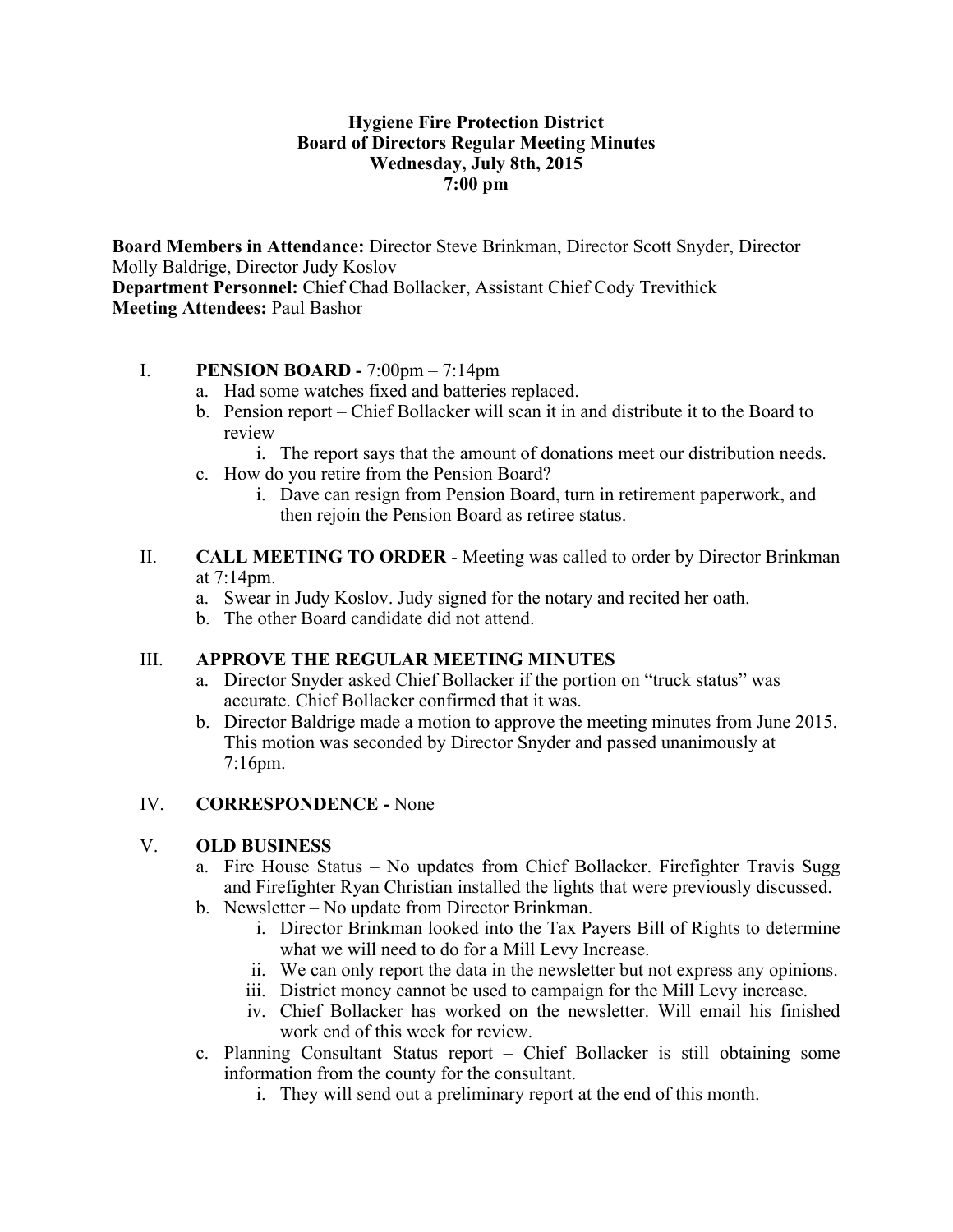- ii. Overall, they were pleased with the amount of information they obtained.
- iii. They still have several phone interviews to complete. The Board would like more retirees to speak with the consultant.
- iv. Input from retirees, especially those who founded the department, would be most helpful.
- v. Director Brinkman would like Assistant Chief Trevethick and Paul Bashor to do a phone interview with the consultant.
- d. Continued hunt for Board Members, identifying needs, building depth
	- i. Director Brinkman will check with Mr. Shurtleff to see if he will still join.
	- ii. The Consultant recommended that we not have a current Hygiene Firefighter on the board.
	- iii. Director Brinkman will discuss board makeup with the consultant.
- e. Replacement truck status report 2830
	- i. Chief Bollacker is still working on it. New motor will cost approximately \$8,000. Labor will be additional.
	- ii. Cannot determine if current damaged motor was "new" at time of installation. Mountain Truck says that it was a new motor. Chief Bollacker will contact them to find information about the origin of the motor.
	- iii. Department Mechanic's recommendation is to scrap out the truck. We would likely make more money to part out the truck.
- f. Board member duties discussion/assignments
	- i. President's duties create agenda, send agenda to members, plan ahead, and lead the monthly meeting.
	- ii. Director Baldrige made a motion to assign Director Snyder as the new board President. Motion seconded by Director Koslov and passed unanimously at 7:48pm.
	- iii. Director Brinkman will still participate in meetings.
	- iv. Director Baldrige will train Director Koslov on duties.
	- v. Director Secretary Position is still vacant.

# VI. **NEW BUSINESS**

- a. Rearrange signatories for financial institutions
	- i. Director Baldrige moved to remove Directors Steve Brinkman and Amy Aschenbrenner as signatories for District bank accounts (Guaranty Bank & Trust Co checking and savings) and to replace them with Directors Scott Snyder and Judith Koslov. Motion seconded by Director Snyder and passed unanimously at 7:54pm.
- b. Board Members background checks
	- i. Chief Bollacker conducts the background checks and keeps the information and consents securely filed.
		- 1. Board member background checks will be kept on file.
	- ii. Chief Bollacker will print consent forms for the Directors to sign at the end of the meeting.
- c. Confidentiality agreement Director Baldrige read the agreement to the board.
	- i. The information, concepts, motions, and votes presented in executive session must be kept confidential.
- d. Reviewed the term limits and reelection information for board members.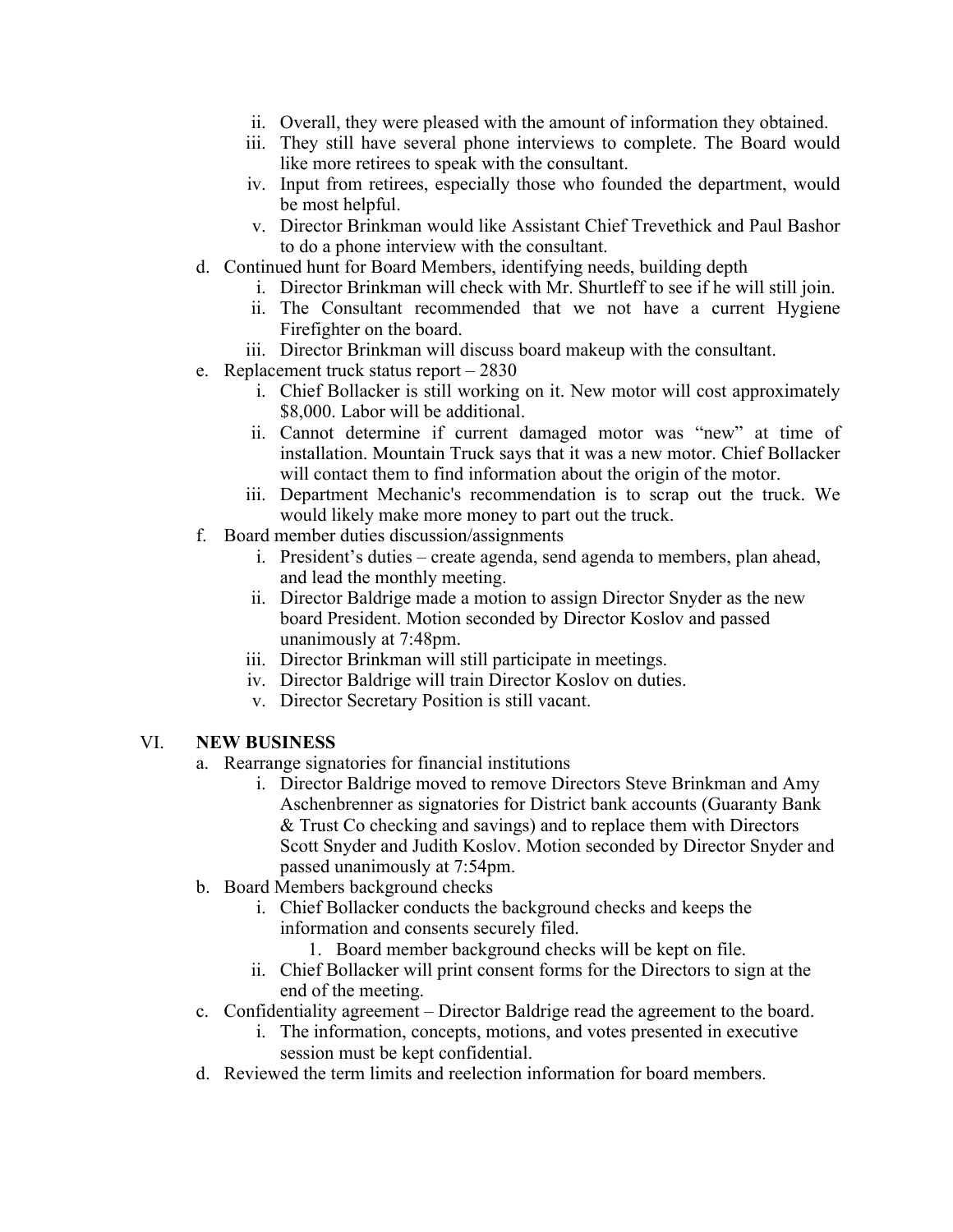- i. Directors Baldrige, Snyder, and Koslov will be up for reelection in 2016. The vacant position will also be up for reelection in 2016.
- ii. In order to stagger terms appropriately, one of the positions elected in 2016 will have to take a two year term. Who, TBD.
- iii. Director Brinkman's position will come up for reelection in 2018.
- e. Review election calendar for 2016.
- f. Search for new attorney is still ongoing.
	- i. Director Snyder will contact the attorney that contacted Director Brinkman previously.

#### VII. **OFFICERS' REPORTS**

- a. Treasurer's report Reviewed report and approved financials
	- i. The consultant hasn't been paid in full yet. They will submit monthly bills.
	- ii. Chief Bollacker informed the board of increased expenses for gear.
	- iii. Director Brinkman made a motion to approve the second quarter financials. Motion was seconded by Director Koslov and passed unanimously at 8:20pm.

#### VIII. **FIRE CHIEF'S REPORT**

- a. There were 39 total calls in June.
	- i. Accident, Aircraft 1, Accident, Auto 1, Accident, Bicycle -1, Medical – 13, Lift Assist – 4, Gas Leak – 1, Water Rescue – 1, Fire Alarm – 1, Electric Hazard – 1, Smoke Report -1, Rescue – 1, Mutual Aid – 2, Assist  $-10$ , Fire Other - 1
- b. There were 67 total hours of training in June.
	- i. Fire/Rescue Training 46 Hours, Medical Training 21 Hours
- c. 2830 OOS New Motor Approximately \$8000.
- d. 2802 OOS No new Information.
- e. Recruiting process is still temporarily stopped to get new members trained. Will continue to accept applicants to create a waiting list.
- f. New Structure Gear has been ordered, approximate delivery date will be in 60 days.
- g. Truck Committee Still working on Brush truck design options and pricing.
- h. Department Appreciation Steak Dinner is July 25<sup>th</sup>.
- i. New exterior lights installed on East side of building.

# IX. **AUDIENCE BUSINESS**

- a. Newsletter **–** When discussing the Mill Levy increase, we can discuss our department needs but not campaign. We should not mention Insurance Service Office (ISO) rating.
	- i. We are past due on an ISO rating review. Last one was completed in 2002.
	- ii. Chief Bollacker has requested a book with information on the ISO review process.
- b. Master plan –Chief Bollacker discussed if the ESCI consultant should make a master plan for the district. Chief Bollacker will ask them what the additional charges would be for that.
- c. Chief Bollacker resolved the issue of not being informed of events taking place in the district. He has been added to the Sheriff's Office email list.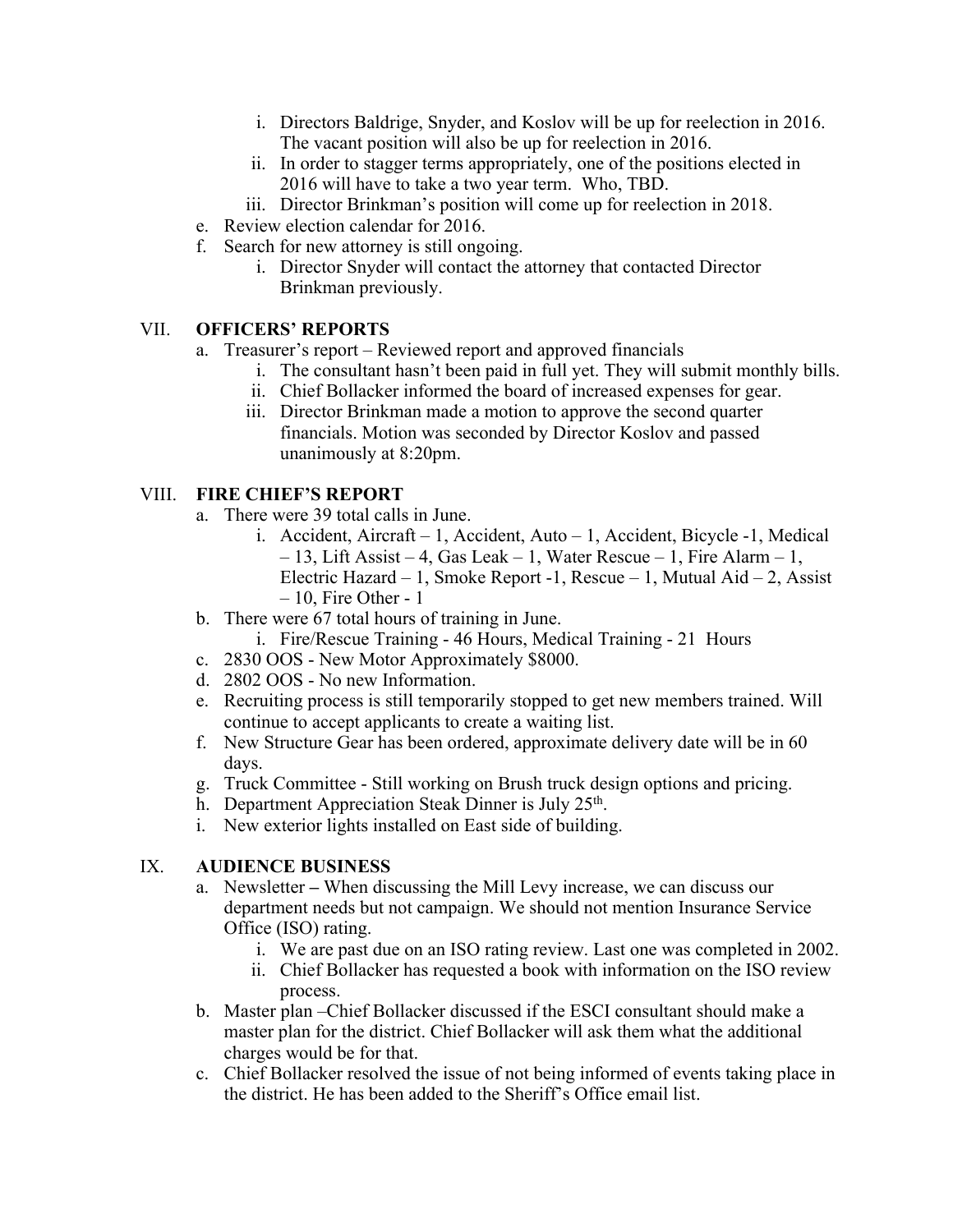- d. Chief Bollacker is still looking into the property with suspected marijuana growth.
- e. Discussion of Post Office building for next meeting.
- X. **DEEP DIVE** Funding up-coming truck replacements.
- XI. **ADJOURNMENT** Director Brinkman adjourned meeting at 8:55pm.